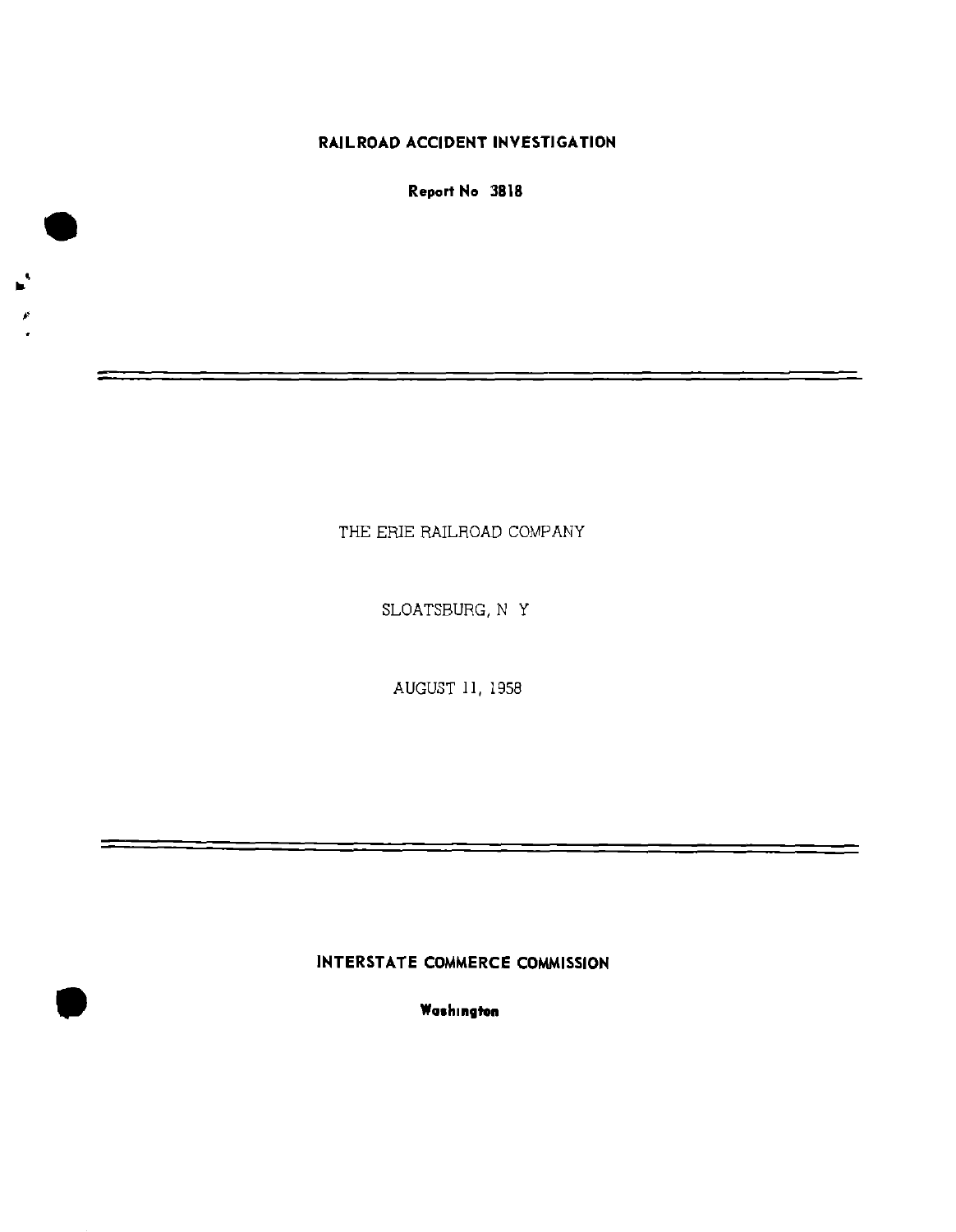

Courtesy of New York Times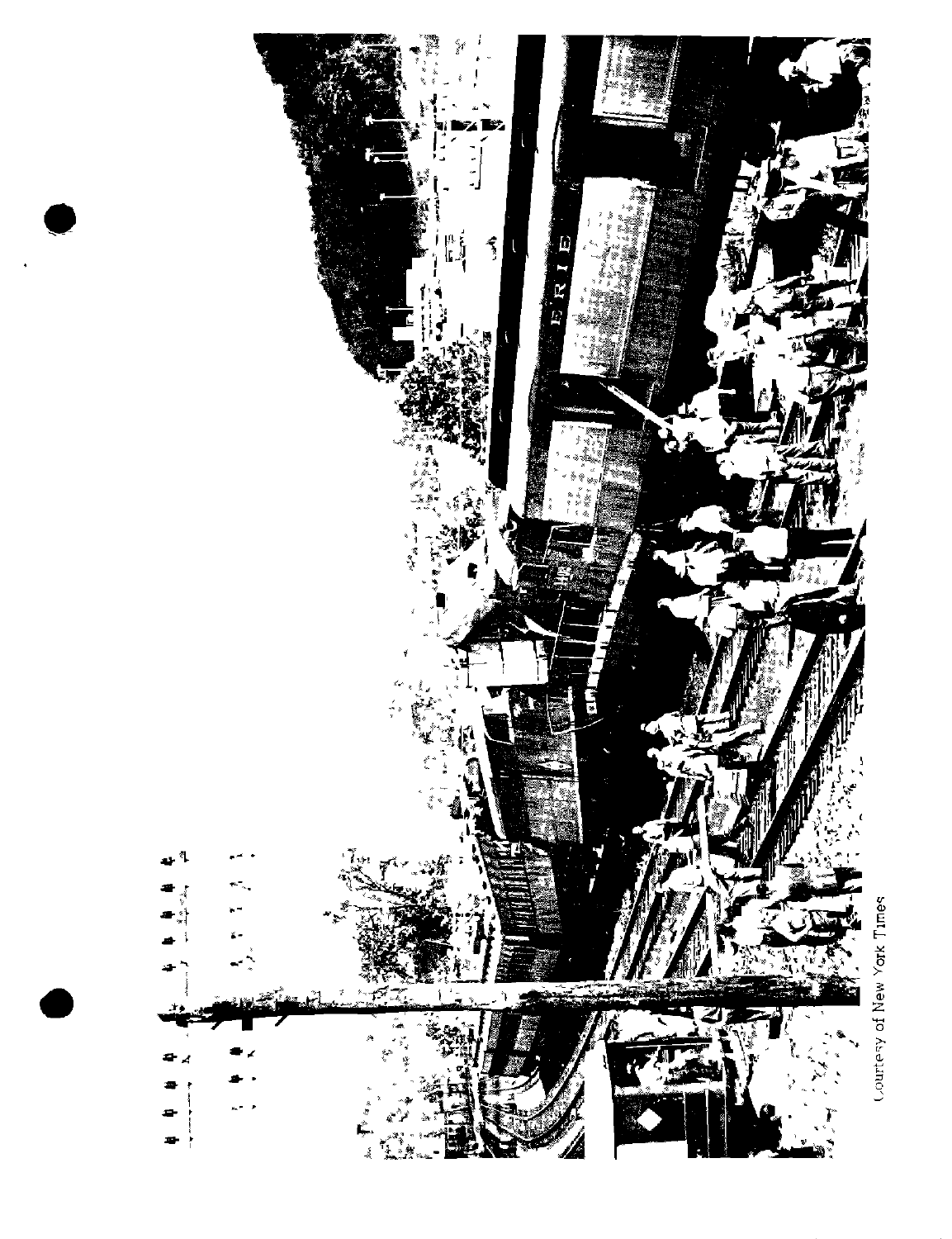**SUMMAR Y** 

 $\overline{\mathbf{2}}$ 

## **§§§**

| DATE                   | August 11, 1958                                                         |                           |
|------------------------|-------------------------------------------------------------------------|---------------------------|
| <b>RAILROAD</b>        | Erre                                                                    |                           |
| <b>LOCATION</b>        | Sloatsburg, N Y                                                         |                           |
| KIND OF ACCIDENT       | Head-end collision                                                      |                           |
| <b>TRAINS INVOLVED</b> | Passenger                                                               | Passenger                 |
| <b>TRAIN NUMBERS</b>   | 50                                                                      | 53                        |
| LOCOMOTIVE NUMBERS     | Diesel-electric unit 859                                                | Diesel-electric unit 1402 |
| <b>CONSISTS</b>        | 4 Lars                                                                  | 5 cars                    |
| <b>SPEEDS</b>          | $15-20$ m $p$ h.                                                        | 20 m p h                  |
| <b>OPERATION</b>       | Timetable, train orders, and<br>automatic block-signal system           |                           |
| <b>TRACK</b>           | Double, 1 <sup>0</sup> 40' curve, 0 47 percent ascending grade westward |                           |
| <b>WEATHER</b>         | Partly cloudy                                                           |                           |
| <b>TIME</b>            | 547 а л                                                                 |                           |
| <b>CASUALTIES</b>      | 5 killed, 37 injured                                                    |                           |
| CAUSE                  | Failure to deliver a right-of-track order                               | $\sim$                    |

*i* 

í.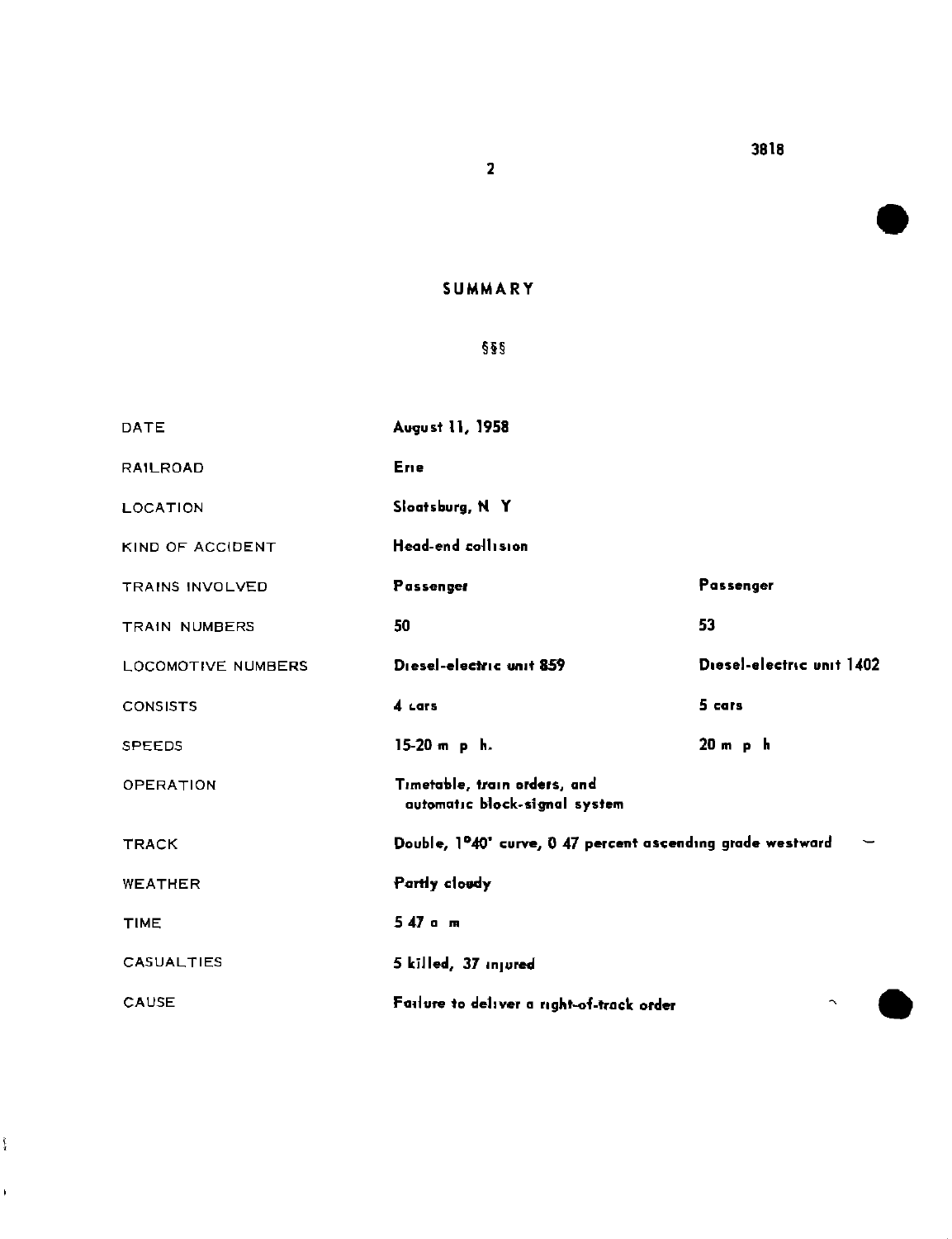**3** 

## **INTERSTATE COMMERCE COMMISSION**

### **REPORT NO 3818**

## IN THE MATTER OF MAKING ACCIDENT INVESTIGATION REPORTS UNDER **T H E ACCIDEN T REPORT S ACT OF MAY 6, 1910**

THE EPIE RAILROAD COMPANY

January 16, 1959

Accident near Sloatsburg, N Y , on August 11, 1958, caused by failure to deliver a nghtof-track order

## **REPORT OF THE COMMISSION**

## *FREAS, Commissioner*

On August 11, 1958, there was a head-end collision between 2 passenger trains on the Erie Railroad near Sloatsburg, N Y, which resulted in the death of 2 passengers and 3 train-service employees, and the injury of 24 passengers, 1 railway express messenger, 2 railway mail clerks, 3 employees not on duty, and 7 train-service employees This accident was investigated in conjunction with representatives of the New York Public Service Commission

**^Under authority of section 17 (2) of the** *Interstate Commerce Act* **the above-entitled proceeding was referred by the Commission to Commissioner Freas for consideration and disposition**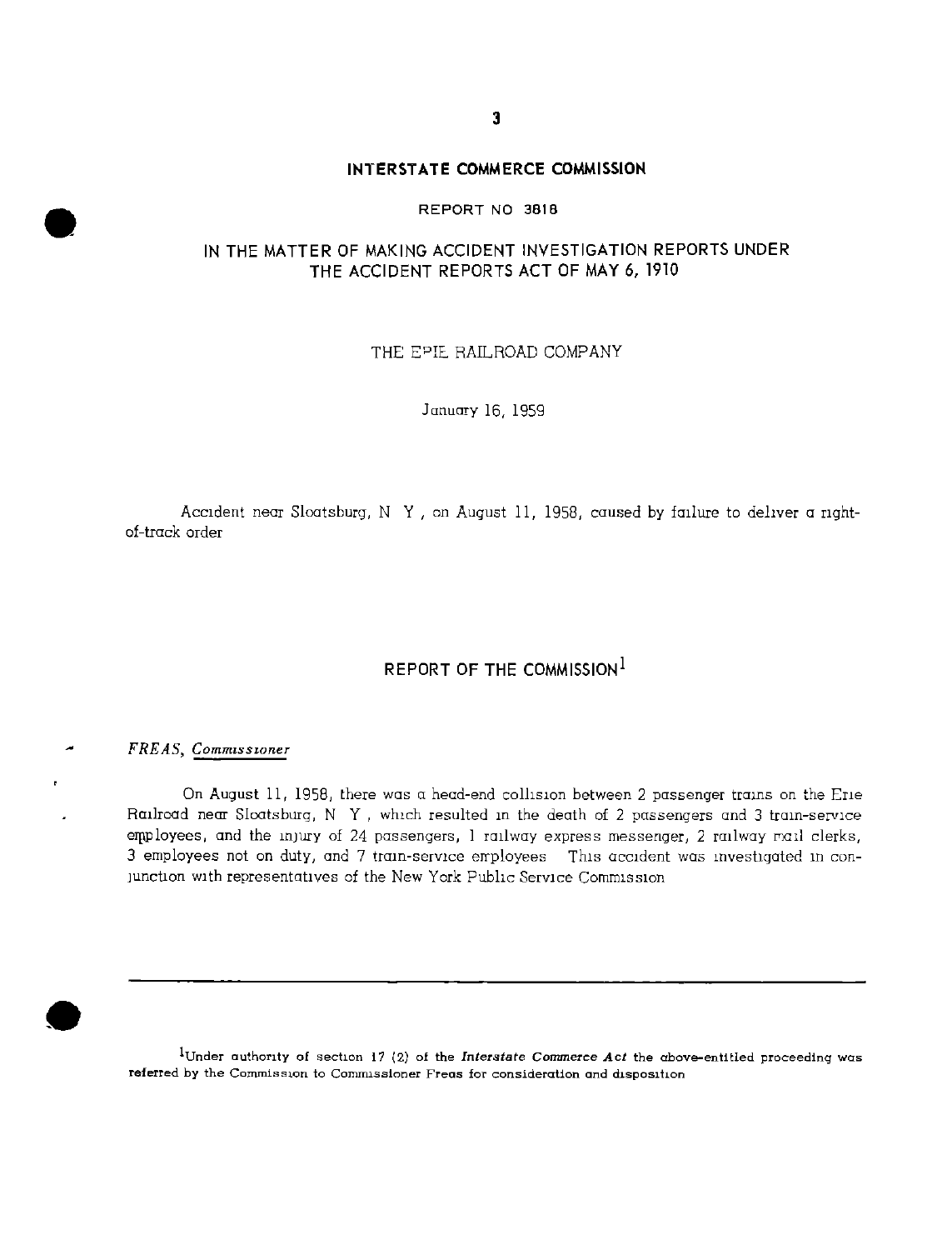

 $\mathbf{r}$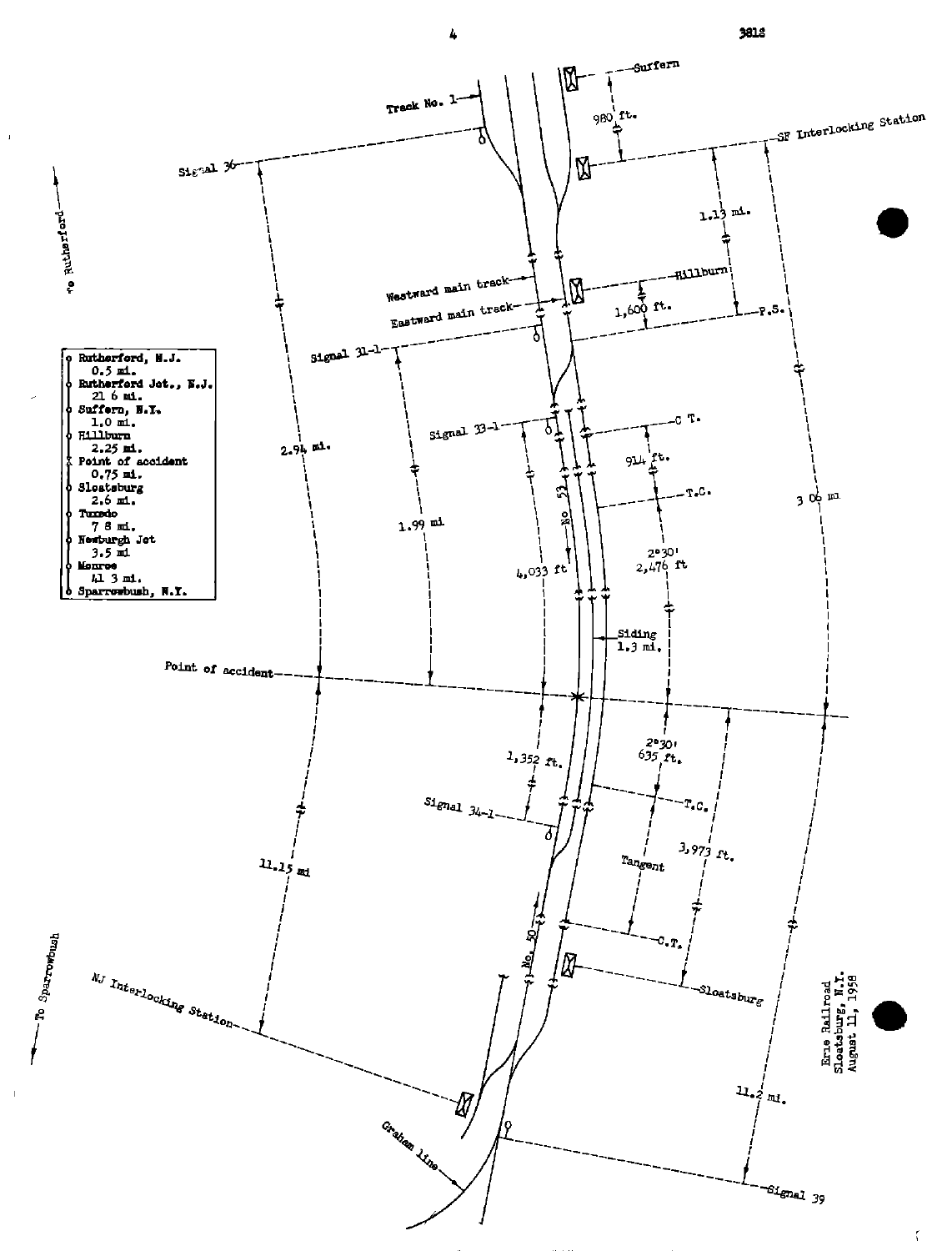### **Location of Accident end Method of Operation**

This accident occurred on that part of the New York Division extending between Rutherford, N J, and Sparrowbush, N Y, 81.3 miles In the vicinity of the point of accident this is a doubletrack line over which trains are operated by timetable, train orders, and an automatic block-signal system Trains moving against the current of traffic are operated by train orders This accident occurred on the westward main track at a point 25 4 miles west of Rutherford and 3,973 feet east **of**  the station at Sloatsburg, N Y SF Interlocking Station is located 22 6 miles west **of** Rutherfordj approximately 980 feet west of the station at Suifern, N Y , and 3 06 mile s east of the point of accident East of SF interlocking the railroad consists of a 4-track line The most northerly track **of** the 4-track line is designaied as track No 1 NJ Interlocking Station, Newburgh Jct , N Y , is located 36 5 miles west of Rutherford, and 11 15 miles west of the point of accident West of Newburgh Jet the railroad is a single-track line A single-track line designated as the Graham line diverges to the north frorr the westward main track at NJ interlocking A siding approximately 1 3 miles in length is located between the main tracks in the vicinity of the point of accident  $\,$  At Hillburn, N  $\,$  Y ,  $\,$  a traihng-point crossover connects the mam tracks The switches of the crossover are of the manuallyoperated type The east switch of the crossover is located 1 13 miles west of SF Interlocking Station and approximately 1,600 feet west of the station at Hillburn From the east on the westward main track there are, in succession, a tangent 914 feet in length, and a compound curve **to** the right, having a maximum curvature of  $2^{\circ}30^{\prime}$ , 2,476 feet to the point of accident and 635 feet westward The curvature at the point of accident is 1°40' From the west there are, in succession, a tangent **of**  considerable length and the curve on which the accident occurred The grade is 0 47 percent ascending westward at the point of accident

Interlocking signal 36, controlled from SF Interlocking Station and governing westbound movements on track No 1 through SF interlocking to the westward main track, and automatic signals 31-1, 33-1, and 34-1, governing westbound movements on the westward mam track, are located, respectively,  $2.94$  miles east,  $1.99$  miles east,  $4.033$  feet east, and  $1.352$  feet west of the point of accident Interlocking signal 39, controlled irom NJ Interlocking Station and governing eastbound movements from the single-track line through NJ interlocking to the westward mam track, is located 11 2 miles west of the point cf accident Signal 36 is of the color-light type, and the other signals are of the searchlight type The aspects applicable to this investigation, and the corresponding indications and names are as follows

| Signal   | Aspect                       | Indication                                                                                                | Name        |
|----------|------------------------------|-----------------------------------------------------------------------------------------------------------|-------------|
| 36       | Red-over-red                 | STOP                                                                                                      | <b>STOP</b> |
| 36       | Green-over-red               | PROCEED                                                                                                   | CLEAR       |
| $31 - 1$ | Green-with-<br>number plate  | PROCEED                                                                                                   | CLEAR       |
| $33-1$   | Yellow-with-<br>number plate | PREPARE TO STOP AT<br>NEXT SIGNAL TRAIN<br>EXCEEDING MEDIUM<br>SPEED MUST AT ONCE<br>REDUCE TO THAT SPEED | APPROACH    |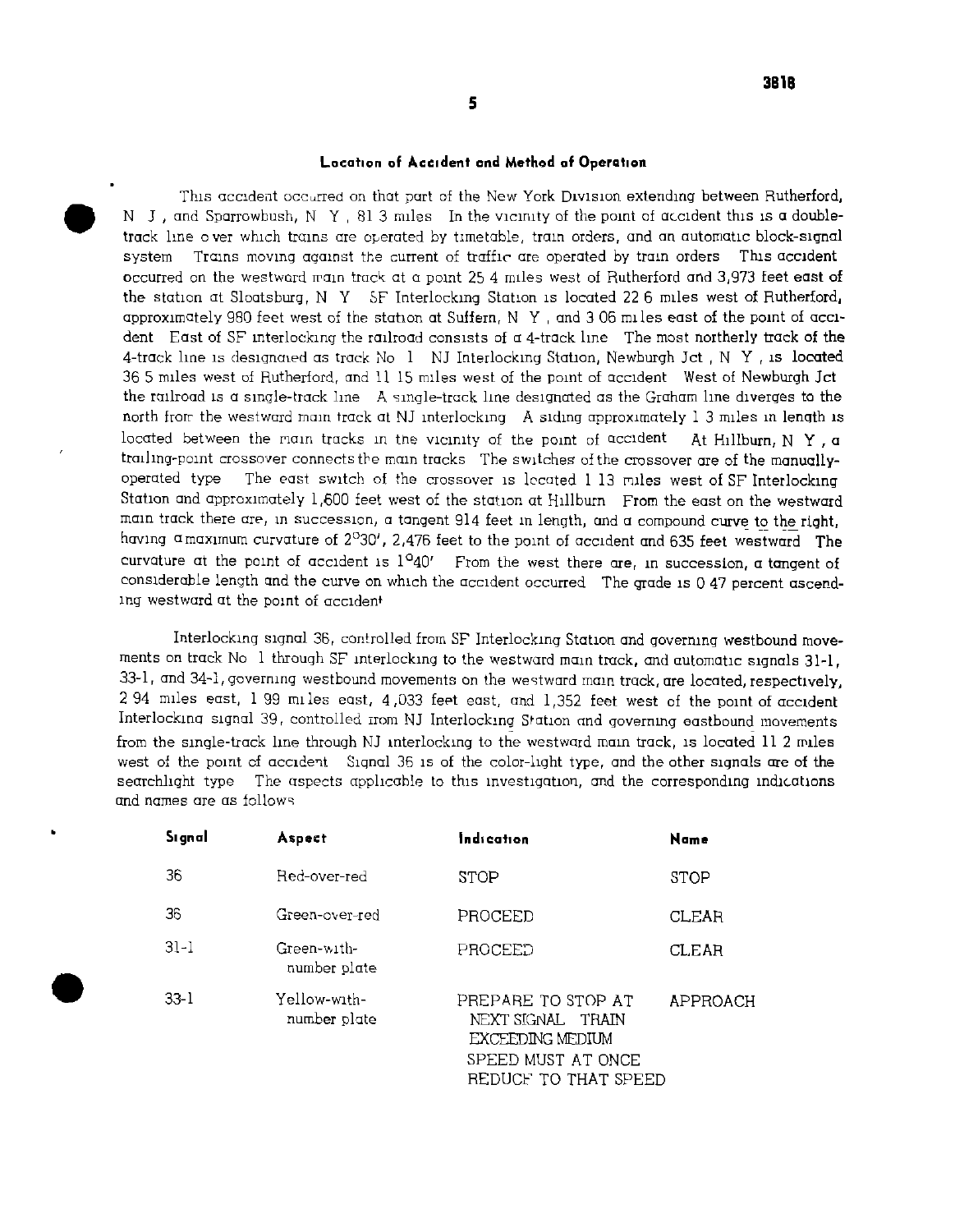3818

| 34-l | Red-with-<br>number plate | STOP THEN PROCEED<br>AT RESTRICTED SPEED | STOP AND<br>PROCEED |
|------|---------------------------|------------------------------------------|---------------------|
| 39   | Red-over-red              | <b>STOP</b>                              | <b>STOP</b>         |
| -39  | Red-over-yellow           | PROCEED AT RESTRICTED<br><b>SPEED</b>    | RESTRICTING         |

The controlling circuits are so arranged that when the blocks of signals 31-1 and 33-1 are unoccupied, **and the block of signal 34-1 is occupied, signal 31-1 displays a Clear aspect, signal 33--1 displays an Approach aspect, and signal 34-1 displays a Stop-and-proceed aspect Signals 36 and 39 are alsb used as train order signals** 

The interlocking at SF is of the mechanical type The machine is provided with 36 levers of **which 28 are working levers A track model board is located above the interlocking machine An approach annunciator consisting of a bell operating on the single-stroke principle is provided The east end of the annunciator circuit of track No 1 is located 1 2 miles east of SF Interlocking Station**  When a westbound train enters the annunciator circuit of track No 1 the bell sounds and a light **becomes lighted on the track model board** 

**This carrier's operating rules read in part as follows** 

#### **DEFINITION S**

Fixed Signal - A signal of fixed location indicating a condition affecting the movement **of a train or engine** 

**NOT E T O DEFINITION O F FIXE D SIGNA L —Th e definition of a "Fixe d signal " cover s indications that govern the movement of a train or engine such signals as Switch, train order, block, interlocking, \* \* \* or other means for displaying** 

**Medium Speed —One-half maximum authorized speed at point involved, but not to exceed thirty mile s per hour unless otherwise provided** 

**Restricted Speed — Proceed prepared to stop short of train, obstruction, or anything that may require the speed of a train to be reduced** 

#### **OPERATING RULES**

**2 0 7 T o transmit a train order, the signal "31 " or the signal "19 " followed by the direction must be given to each office addressed, the number of copie s being stated, if more or less than three—thus, "31 , West, copy 5, " or "19 , East, copy 2 "** 

When an operator receives the signal "31" or "19" followed by the direction, he must **immediately display the "Stop Signal" for the direction indicated and then reply "stop displayed, " adding the direction** 

**21 0 When a "31 " train order has been transmitted, operators must, unless otherwise**  directed, repeat it at once from the manifold copy in the succession in which the several offices have been addressed, and then write the time of repetition on the order Each operator **receiving the order should observe whether the others repeat correctly**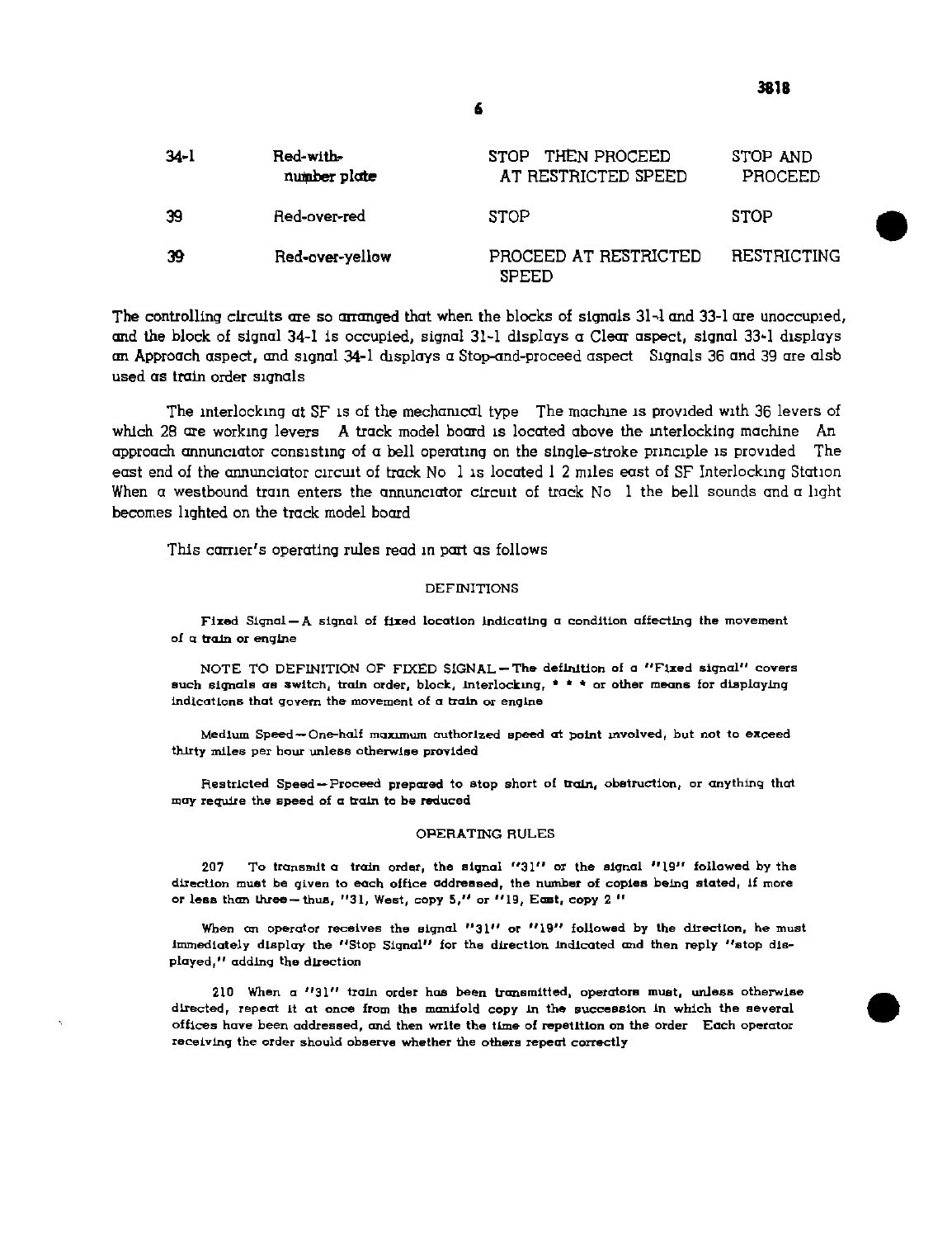**The conductor or engineer or others addressed must read It to the operator and then sign It, and the operator will send their signatures preceded by the number of the order to the Superintendent The response "Complete," and the time, with the initials of the Superintendent, will then be given by the train dispatcher Each operator receiving this response will then write on each copy the word "Complete," the time, and his last name in full and then deliver a copy to each person addressed, except that when the order is signed by the conductor, he must personally deliver a copy of it to each engineer, \* \* \*** 

**214 When a train order has been repeated and before "Complete" has been given, the order must be treated as a holding order for the train addressed, but must not be otherwise acted on until "Complete" has been given** 

**\* \* \*** 

**221 Unless otherwise provided, a fixed signal must he used at each train order office, which shall indicate "Stop" where there is an operator on duty, except when changed to "Proceed" to allow a train to pass when there are no train orders for that train and when authorized by train dispatcher While "Stop" is indicated, train must not leave without Clearance Form "A " \* \* \*** 

When a train order is to be delivered to a train, the fixed signal must be displayed at **"Stop" for the track and in the direction of the approaching train, and a flag or light must be displayed in the place provided for the purpose, a red flag or red light Indicating "31 " orders or "19 " orders that restrict the superiority of the train at that point, a yellow flag or yellow light indicating other "19" orders** 

**This combination of signals must be acknowledged by the engineer by two short sounds of the engine whistle \* \* \* in delivering "31"orders the fixed signals must remain at "Stop" until the order is delivered as prescribed by Rule 210** 

**\* \* \*** 

#### **FORMS OF TRAIN ORDERS**

**J** 

**Holding Order** 

**(1) Hold No 2** 

**(2) Hold all, or eastward, trains** 

**When a train has been so held it must not proceed until the order to hold is annulled, or an order given to the operator in the form** 

**m n <sup>y</sup> go** 

**\* \* +** 

**D-R** 

**Providing for a Movement Against the Current of Traffic** 

(1) No 1 has right over opposing trains on **\_\_\_\_\_\_\_\_\_\_\_\_\_\_\_\_\_\_\_\_\_\_\_\_\_** track C to F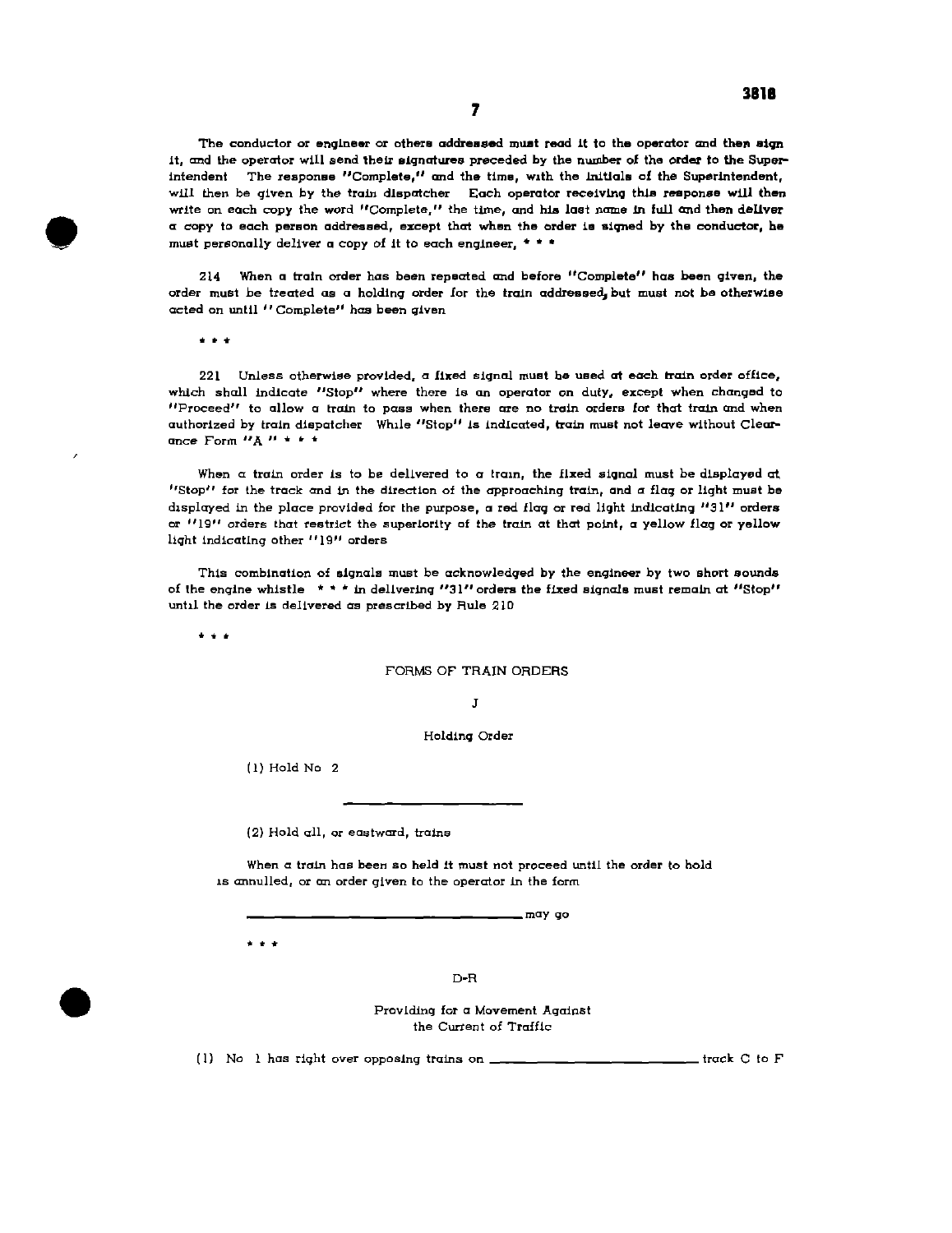**All trains between the points named moving with the current of traffic in the same direction as the designated train must, when practicable, receive a copy of the order, and may then** *A*  proceed on their schedules, or rights

**8** 

*\* \* \** 

**D-271 A train running against the current of traffic, where signals are not provided to govern the movement against the current of traffic, must receive train order authority, Clearance Form "A " \* \* \* for such movement** 

#### **INTERLOCKING RULES**

**617 Operating levers must be blocked or marked and. must not be used \* \* \* when a trark is obstructed** 

The maximum authorized speed for passenger trains in the vicinity of the point of accident is 70 miles per hour

### **Description of Accident**

No 50, an eastbound first-class passenger train, corsisted of diesel-electnc unit 859, a road type unit, and 4 coaches of conventional all-steel construction  $\int$  is train departed from Monroe, N Y , 35 miles west of Newburgh Jct , at 5 25  $\alpha$  m , on time, passed signal 39, which displayed a Restricting aspect, and passed NJ Interlocking Station, the last open office, at **5** 32 a m , 1 minute late, where members of the crew received copies of a Clearance Form A and of train order No 103 which read as follows

> #50 Engine 859 has right over opposing trams on westward track Newburgh Jet to first crossover west of Hillburn

This train entered the westward main track at NJ interlocking and while moving at an estimated speed of 15 to 20 miles per hour it collided with No  $-53$  at a point 3,973 feet east of the station at Sloatsburg

No 53, a westbound first-class passenger train, consisted of road-switcher type dieselelectric unit 1402 with the control compartment at the east end, I express car, I mail-baggage  $c\mathbf{u}$ , 1 mail car, and 2 coaches, in the order named The cars were of conventional all-steel construction This train departed from Hoboken, N J , 84 miles east of Rutherford, at 400  $\alpha$  m, on time It passed Rutherford Jet  $\alpha$ t 4 17  $\alpha$  m, 1 minute late, departed from the station at Suffern at 5 40  $\alpha$  m, on time passed signal 36, which displayed a Clear aspect, passed SF Interlocking Tower, the last open office, about 5 41 a m , passed signal 31-1, which displayed a Clear aspect, passed signal 33-1, which displayed an Approach aspect, and while moving at an estimated speed of 20 miles per hour it colliaed with No 50

The front truck of the diesel-electnc unit and the front truck of the first car of No 50 were derailed The underframe of the diesel-electric unit of No 50 overrode the underframe of the dieselelectnc unit of No 53 The superstructure of the diesel-electnc unit of No 53 was telescoped throughout a distance of approximately 25 feet The underframe of the first car of No 50 overrode the underframe of the diesel-electnc unit and the superstructure of the car was telescoped throughout a distance of approximately 17 feet Both diesel-electnc units were heavily damaged The first rar of each train was destroyed and the other cars were somewhat damaged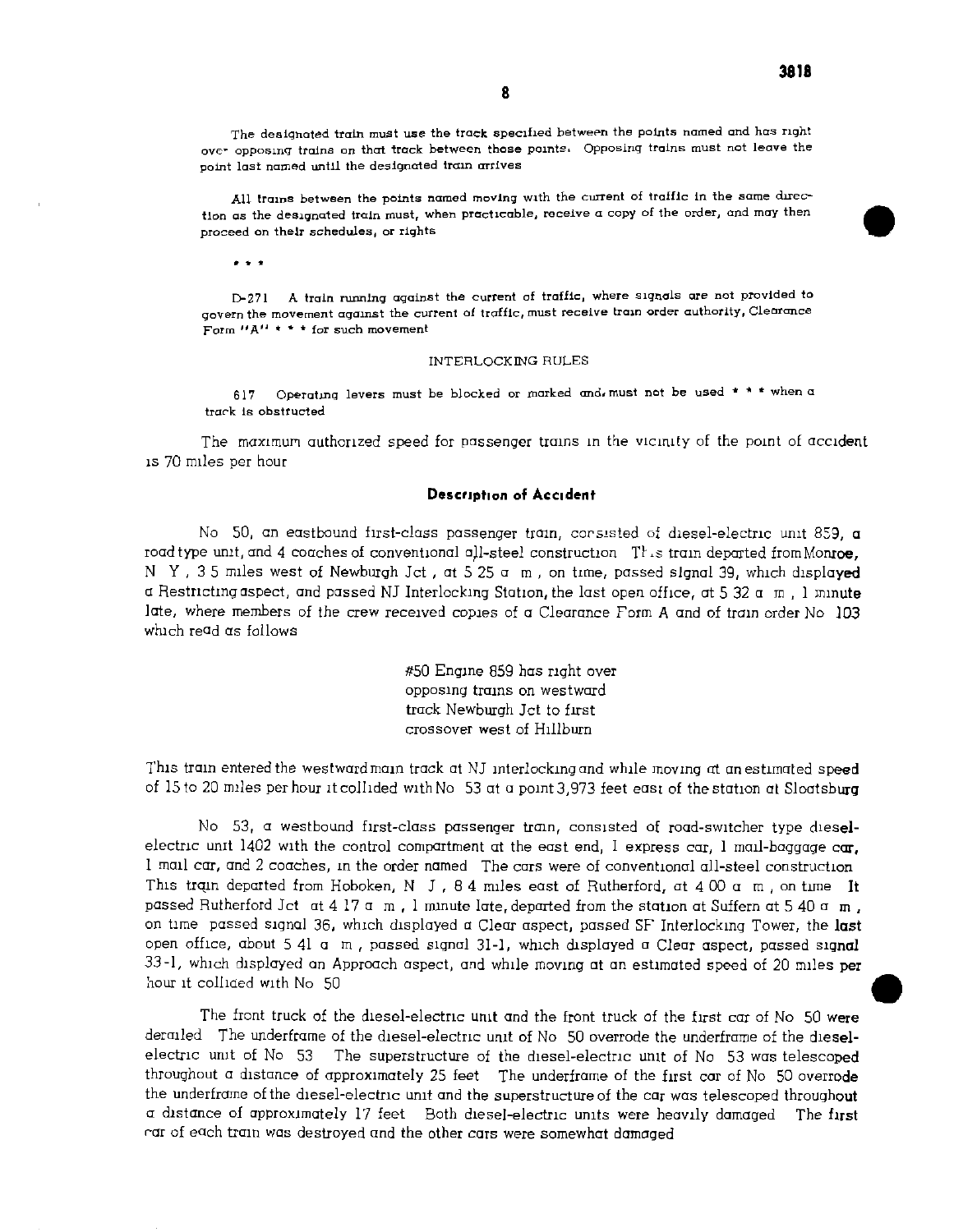**3818** 

The engineer, the fireman, and the front brakeman of No 50 were killed The engineer, the fireman, the conauctor, and the baggageman of No 53, the conductor and the flagman of No 50, and a road foreman of engines, who was in the control compartment of the diesel-electric unit of No 50, were injured

The weather was partly cloudy at the time of the accident, which occurred at  $5\,47$  a m

Both diesel-electric units involved in the accident, and the interlocking stations at SF and NJ are provided with two-way radio-telephone equipment

#### **Discussion**

The office of the train dispatcher m charge of the operation of trams between Hoboken and Newburgh Jot is located at Hoboken About 5 15  $\alpha$  m on the day of the accident the train dispatcher was informed by the operator at NJ Interlocking Station that Extra 703 East, an eastbound freight train, consisting of 3 diesel-electric units, 115 cars, and a caboose, was approaching NJ Interlocking on the Graham Line Switching operations were to be performed by the members of the crew of that tram in the vicinity of Hillburn In order to expedite the movement of the freight train and to prevent a delay to No 50, the train dispatcher decided to authorize the freight train to operate over the eastward main track and to authorize No 50 to operate agamst the current of traffic over the westward main track, and he so informed the operator at NJ Interlocking Station At 5 16 a m the train dispatcher transmitted by telephone train order No 103 form 31 to the operator at SF Interlocking Station addressed to C  $\&$  E all westbound trains, and form 19 to the operator at NJ Interlocking Station addressed to  $C \& E$  No 50 Each operator repeated the order The operator at SF Interlocking Station completed the repetition of the order and gave the stop-displayed signal at  $5\,17\,$  a m The form 19 order for the crew of No 50 was made complete at 5 18 a m

Both the locomotive and the caboose of Extra 703 East were provided with radio-telephone equipment The operator at NJ Interlocking Station said that he informed the crew of that train and the engine crew of No 50 of the intended movements by use of the radio-telephone As Extra 703 East was approaching NT interlocking the operator lined the route for movement from the Graham Line through NJ interlocking to the eastward main track This train passed NJ Interlocking Station at  $\alpha$ speed of approximately 25 miles per hour and entered the eastward main track at 5.28  $\alpha$  m

As No 50 was approaching NJ interlocking, signal 39 displayed a Stop aspect, and a yellow flag, indicating that the operator held  $\alpha$  form 19 train order for that train, was displayed in its proper place at the interlocking station The engineer acknowledged these signals by sounding the loco motive horn The operator then caused signal 39 to display a Restricting uspect and delivered copies of a Clearance Form A and tram order No 103 to the crew as the tram passed NJ Interlocking Station at slow speed Under the provisions of this order No 50 had right over opposing trains on the westward mam track between Newburgh Jct. and the first crossover west of Hillburn . The train passed the interlocking station and entered the westward main track at  $5.32$  a m Stops were made at Southfields and Tuxedo, 7 15 miles and 3 35 miles west of the point of accident, respectively, and at Sloatsburg As this tram was approaching the point where the accident occurred the engineer was operating the locomotive, the fireman was seated on the brakeman's seat, and a road foreman of engines was seated on the fireman's seat The conductor, the front brakeman, and the flagman were in the first coach The brakes of this train had been tested and had functioned properly when used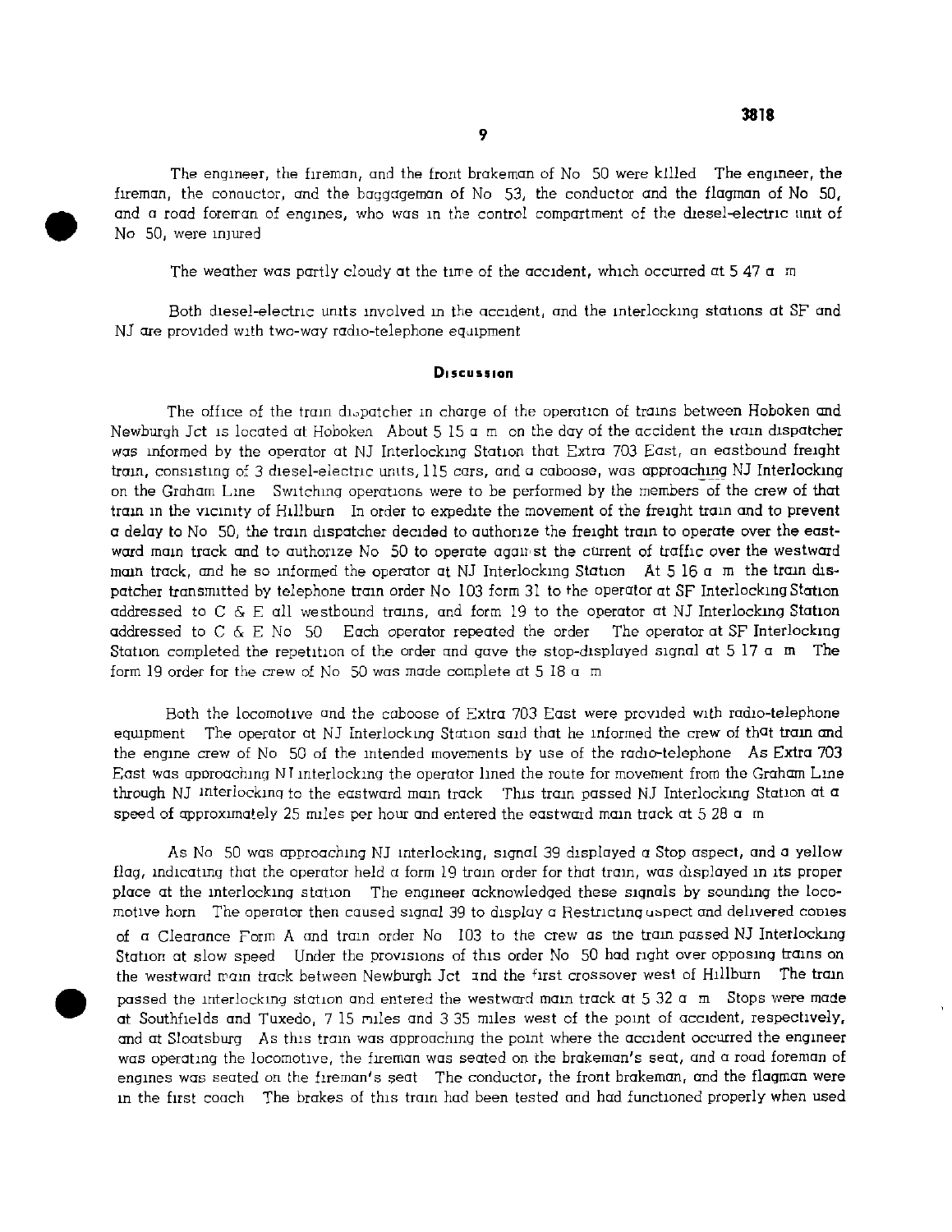en rcite The headlight was lighted dimly The road foreman said that shortly after the train departee from Sloatsburg the employees in the control compartment observed No  $\,$  53 approaching at a considerable distance They were not aware that the tram was occupying the westward main track at that time Their view of No 53 was then obstructed by curvature of the track and vegetation Both the road foreman and the fireman observed that No 53 was occupying the westward main track when it again came into view They called a warning to the engineer who immediately initiated an emerg ncy application of the brakes The engineer and the fireman entered the engine compartment before the collision occurred The road foreman estimated that the speed of the train was about 50 miles per hour when the brakes were applied m emergency and that it was reduced to 15 to 20 miles per hour when the collision occurred

As No 53 was approaching the point where the accident occurred the enginemen were in the control compartment of the diesel-electric unit, and the members of the tram crew were in various locations throughout the cars of the train The brakes of this train had been tested and had functioned properly when used en route The headlight was lighted dimly The engineer, the fireman, and the conductor were injured in the accident and could not be guestioned at the time of the investigation The I'agman said he observed that signal 36 displayed a Clear aspect and that neither a red flag; nor a red light was displayed at SF Interlocking Station to indicate that the operator at that point held  $\alpha$  torm 31 train order for the crew of No 53 In a s'otement to the road foreman of engines, the engineer said that signal 31-1 displayed a Clear aspect He said that signal 33-1 displayed an Approach aspect and that the speed of the train was reduced to comply with the indication The flagman said that the speed of the train was teduced in the vicinity of signal 33-1 and that an emergency application of the brakes was made immediately prior to the collision He estimated that the speed of the train was about 20 miles per hour when the collision occurred

Under the rules ot the carrier when a tram dispatcher transmits the signal "31 West" to an operator at one station and the signal "19 East" to an operator at another station, the operator receiving the signal "31 West" is reguired to ascertain immediately that the lever controlling the train-order signal governing westbound movements is in position to cause the signal to display  $\sigma$ Stop aspect He is reguired to block the lever in that position and to display a red flag or a red light in the proper place at the interlocking station to indicate that he is holding a form 31 train order for the crew of a westbound train He is then reguired to give the train dispatcher the "stop displayed west" signal The operator receiving the signal "19 East" is required to ascertain immediately that the lever controlling the train-order signal governing eastbound movements is in position to cause the signal to display a Stop aspect He is reguired to block the lever in that position and to disolay a yellow flag or yellow light in the proper place at the interlocking station to indicate that he is holding a form 19 train order for the crew of an eastbound train He is then required to give the train dispatcher the "stop displayed east" signal  $\,$  After receiving the stop-displayed signal from each operator the tram dispatcher transmits the tram order The order must be repeated at once by each operator, after which the train dispatcher makes the form 19 train order complete In order to make the form 31 train order complete, the conductor or the engineer addressed must read it to L,e operator and then sign it The operator informs the tram dispatcher that the order has been present a construction and the train dispatcher then makes the order complete. Under the rules when a tram order has been repeated and before "Complete " has been given, the order must be considered as a holding order for the train addressed but must not be otherwise acted on until "Complete" has been given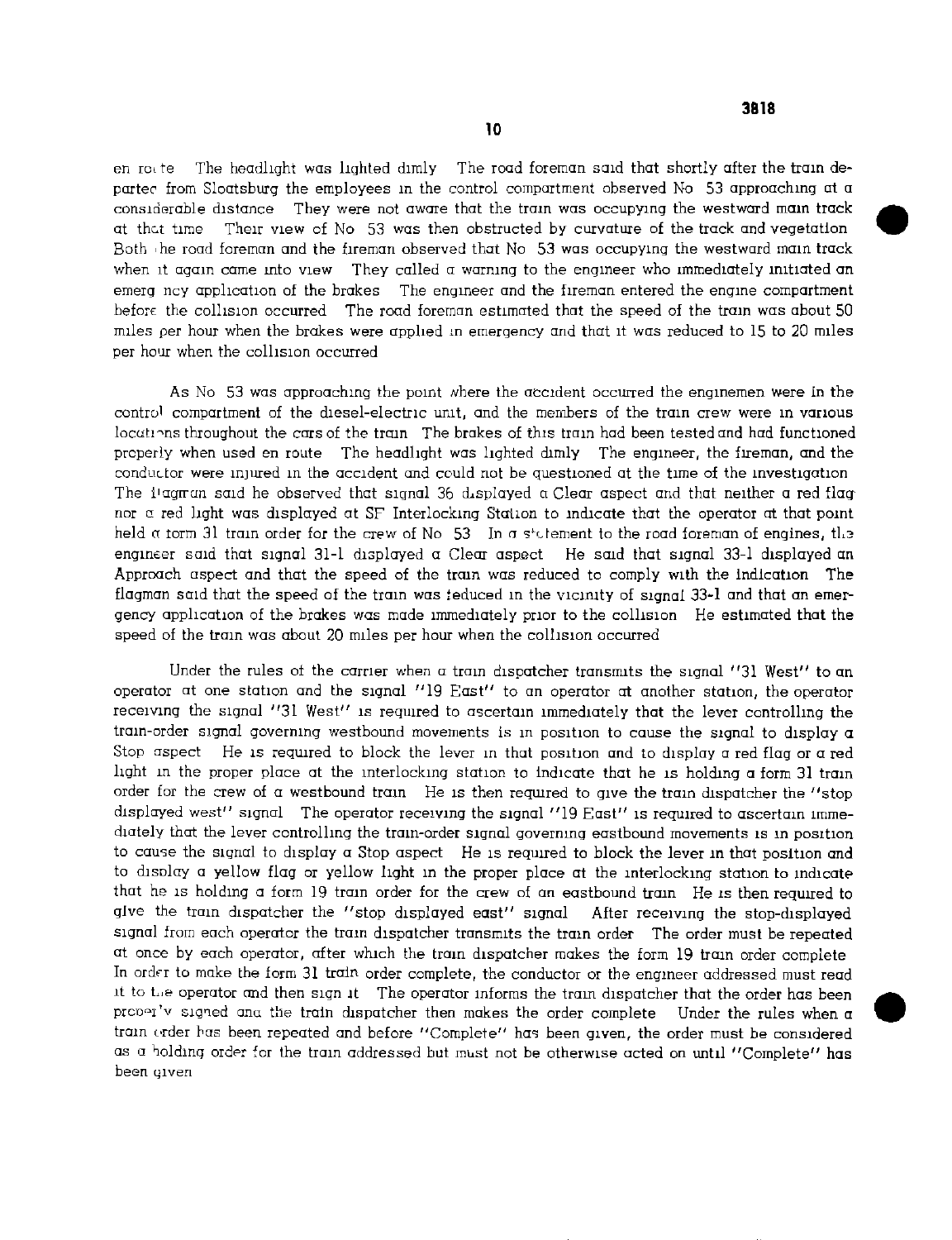Before transmitting tram order No 103 on the day of the accident the tram dispatcher gave the signal "31 West" to the operator at SF Interlocking Station and the signal "19 East" to the operator at NJ Interlocking Station The operator at SF Interlocking Station said that when the train dispatcher gave the signal "31 West" he observed that the lever controlling signal 36 was in position to cause that signal to display a Stop aspect However, he did not block the lever, did not display either a red flag or a red light, and did not give the stop-displayed signal after the signal "31 West" was given and before the train order was transmitted as required by the rules The train dispatcher transmitted the train order without requiring the operator to give the stop-displayed signal after the signal "31 West" was given and before the train order was transmitted In copying the order the operator omitted the word "west" and noted on the order that it was repeated at 5 14 a m The train dispatcher's record indicated that the order was repeated at 5 17 a m However, the train dispatcher said that the operator repeated the order correctly The operator said that while the train dispatcher was transmitting the order a telephone in the interlocking station was ringing He gave the stop-displayed signal after repeating the order although he had not displayed the proper signals, and then answered the telephone He said that his attention was distracted by the telephone conversation, and that he then became preoccupied and overlooked the fact that he held a form 31 train order for No 53 He same that shortly after the annunciator bell sounded indicating that No 53 had entered the approach annunciator circuit he cleared signal 36 He said that after No 53 passed the interlocking station he realized that he had not delivered copies of train order No 103 to the members of the crew He immediately attempted to call the members of the crews of No 50, No 53, and Extra 703 East by radio telephone but was unsuccessful He then notified the train dispatcher The train dispatcher called the agent at Tuxedo by telephone and found that No 50 had already passed that station The tram dispatcher said that the radio-telephone eguipment in the dispatcher's office was required to be connected through SF Interlocking Station and therefore he did not attempt to reach the members of the crews by that method The operator at SF Interlocking Station continued to call by radio telephone He eventually reached the members of the crew of Extra 703 East but No 53 had already passed that tram The members of the crew of Extra 703 East said that when the operator at NJ Interlocking Station informed them by radio telephone that their train was to operate over the eastward main track they did not understand that No 50 was to operate against the current of traffic on the westward mam track and therefore they took no action when No 53 passed

ŧ

The train dispatcher said that it is the practice to operate No 50 against the current of traffic on the westward main track approximately twice weekly to expedite the movement of the eastbound freight train He said that when these movements are made it is not expected that the form 31 train order addressed to C & E No 53 at SF Interlocking Station should be completed Such an order tnen wouia necessarily serve as a holding order After No 50 enters the eastward main track at the first crossover west of Hillburn and passes SF interlocking, the train dispatcher annuls the order

Under ine rules when a tram is authorized by train order to move against the current of traffic between two points, all trains between the points named moving with the current of traffic in the same direction as the designated train must, when practicable, receive a copy of the order The train dispatcher said that he did not address copies of train order No 103 to the members of the crew of Extra 703 East because he thought that train would be delayed if he did so

In the instant cqse the operator at SF Interlocking Station failed to block the lever controlling signal 36 in a position to cause that signal to display a Stop aspect, and to display a red flag or red light as required by the rules when he received the signal "31 West" from the tram dispatcher He did not give the stop-displayed signal until after the order was transmitted although the